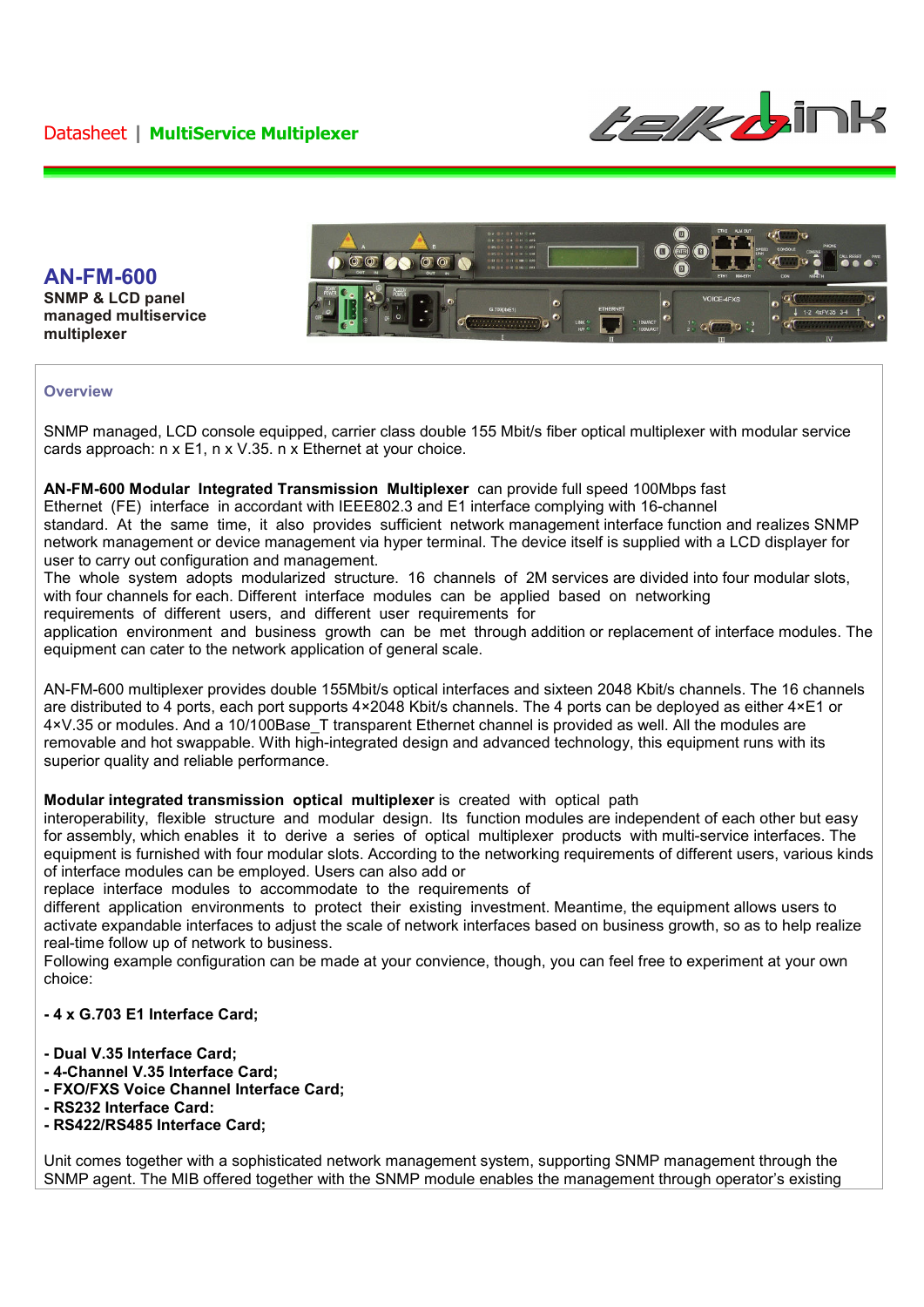## SNMP software.

Network management Unit is designed to control all settings on the control panel and to realize communications between multiplexer and computer. The unit can send commands (such as alarm-off, remote bypass loop-back and so on) to nodes through computer. Users can directly query and set the status of a pair of devices with Hypber Terminal software Via RS232 crosswire. NM-ETH interface (10/100M auto-

negotiating, to be configured) can be directly connected with a computer via a crosswire or with a HUB via a straight-through wire to fulfill management. It can realize ALS (Automatic Laser Shutdown/Automatic Laser Reduction) to prevent personnel from fiber injury. The user can select network management functions according to its actual requirements.

#### **Features**

- 1+1 optical interfaces, protection, switching without traffic affection
- **LCD display** for initial configuration and monitoring
- SNMP MIB support
- All traffic modules movable and easy to be replaced
- Hot-swap supported for stable service
- Power fed by both AC220V/AC110V and DC48V power supplies or either of them (1+1)
- Network management through **LCD** or PC NMS system over 10BaseT port
- Mean Time Before Failure (MTBF)≥87600 hrs
- LED indicators for status and alarm monitoring
- EMC standard: EN55022
- **Web manager** for remote configuration and monitoring

### **Specifications**

Optical interface

**Code rate:** 155Mbit/s **Transmission Medium:** G.652 optical fiber support **Wavelength: 1310nm (1550nm optional) Transmission power:** ≥-3~-15dBm **Receive sensitivity:** -38~-44dBm **Link Budget:** At least 25 dB at BER 10-10 **Fiber connector:** FC/SC **Light source:** Laser, pin Diode

Distances and fiber types at your choice, from 2 Km Multimode, to 20 / 40 / 60 / 60 / 80 / 120 km single mode dual, or single fiber WDM versions.

# **4×V.35 card**



4 channels of V.35 interface available Interface Electric Level: In compliance with CCITT V.35 standard Physical Interface: DB25 Speed of Interface: N\*64Kbit/s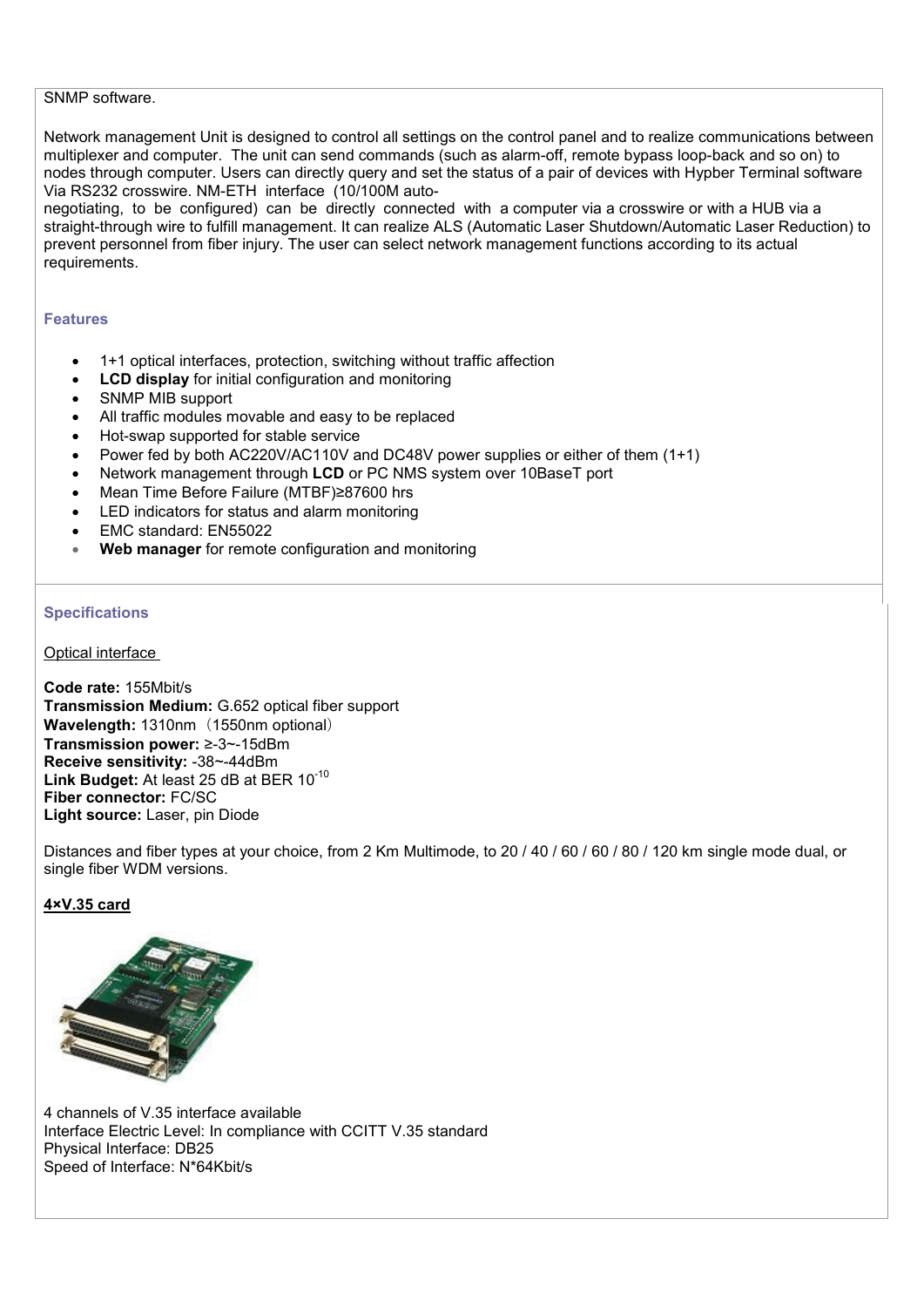## **2×V.35 card**



Two channels of V.35 interface available Interface Electric Level: In compliance with CCITT V.35 standard Physical Interface: DB25 Interface Bit Rate: 2.048Mbit/s

### 10/100 BaseT Ethernet ports (on board)

**Specification:** Complying IEEE802.3 standard **Port amount: 2 Transmission rate & real application bandwidth:** 100 Mbit/s **Applied Ethernet rate:** 10/100Base-T auto sensing **Operation mode:** Half/full duplex auto adaptation **Physical connector:** RJ-45

## **E1 interface card**



**Code pattern:** HDB3 **Bit rate:** 2.048Mbit/s **Waveform:** ITU-T G.703 correspondent **Jitter Performance:** Confirming ITU-T G.823 **Input/output impedance:** 75Ω unbalanced or RJ-45 120 ohm balanced available via adapter **Channel quantity:** 4 E1 per card **Physical Connector:** DB37 (RJ-45 or BNC - free adapter supplied)

## **FXO/FXS Voice Channel Interface Card**



**Physical interface: RJ45 FXO interface card:** provides 4-channel or 8-channel FXO interface connected with PABX or phone switch. **FXS interface card:** to provide 4-channel or 8-channel FXS interface connected with ordinary telephone sets. Supports display of incoming calls Supports billing function of inverted polarity

**RS232 Interface Card and RS422/RS485 Interface Card**